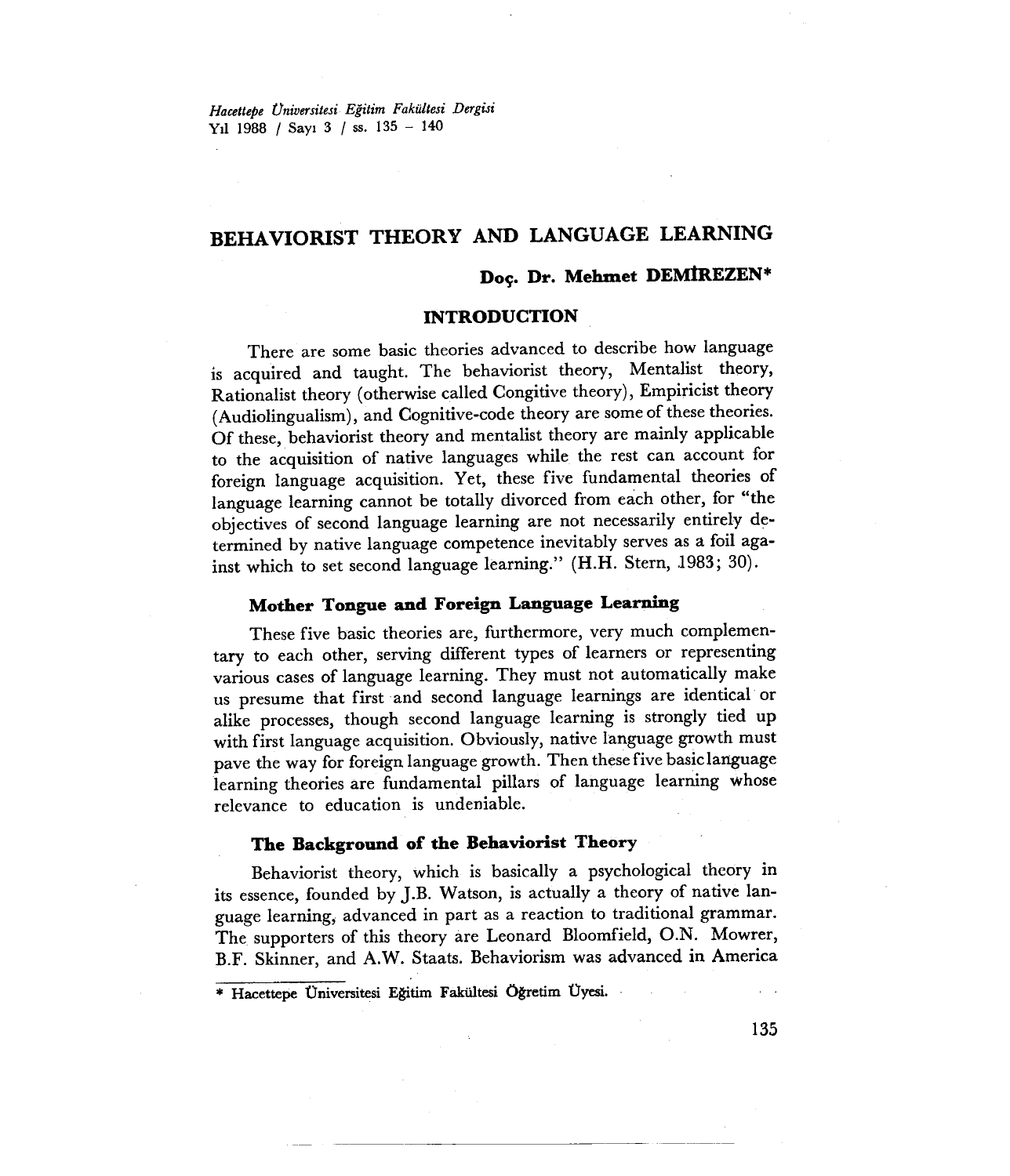as a new approach to psychology in the early decades of the 20th-century by making a particular emphasis on the importance of verbal behavior, and received a considerable trust from the educational world of 1950s.

The major principle of the behaviorist theory rests on the analyses of human behavior in observable stimulus-response interaction and the association between them. E.L.T. Thorndike was the first behaviorist to explore the area that learning is the establishment of associations on particular process of behavior and consequences of that behavior. Basically, "the behaviorist theory of stimulus-response learning, particularly as developed in the operant conditioning model of Skinner, considers all learning to be the establishment of habits as a result of reinforeement and reward" (Wilga Rivers, 1968, 73). This is very reminiscent of Pavlov's experiment which indicates that stimulus and response work together. According to this category, the babies obtain native language habits via varied babblings which resemble the appropriate words repeated by a person or object near him. Since for his babblings and mutterings he is rewarded, this very reward reinforces further articulations of the same sort into grouping of syllables and words in a similar situation. In this way, he goes on emitting sounds, groups of sounds, and as he grows up he combines the sentences via generalisations and analogy (as in **\*goed** for **went, \*doed,** for **did,** so on), which in some complicated cases, condition him to commit errors by articulating in permissible structures in speech. By the age of five or six, or babblings and mutterings grow into socialized speech but little by little they are internalized as implicit speech, and thus many of their uttarences become instinguishable from the adults. This, then, obviously, means that behaviörist theory is a theory of stimulus-response psychology.

"Through a trial-and-error process, in which acceptable uttarences are reinforced by comprehension and approval, and un acceptable uttarences are inhibited by the lack of reward, he gradually learns to make finer and finer discriminations until his uttarences aproximate more and more closely the speech of the community in which he is growing up (Wilga M. Rivers, 1968; 73). To put it in other words, children develop a natural affinity to learn the language of their social surroundings whose importance both over language learning and teaching must never be underestimated. In this respect behaviorist theory stresses the fact that "human and animal learning is a process of habit formation. A highly complex learning task, according to this theory may be learned by being broken' down into smaIl habits. These are formed correct or incorrect responses, are rewarded or punished, respectively" (Hubbard Jones

-----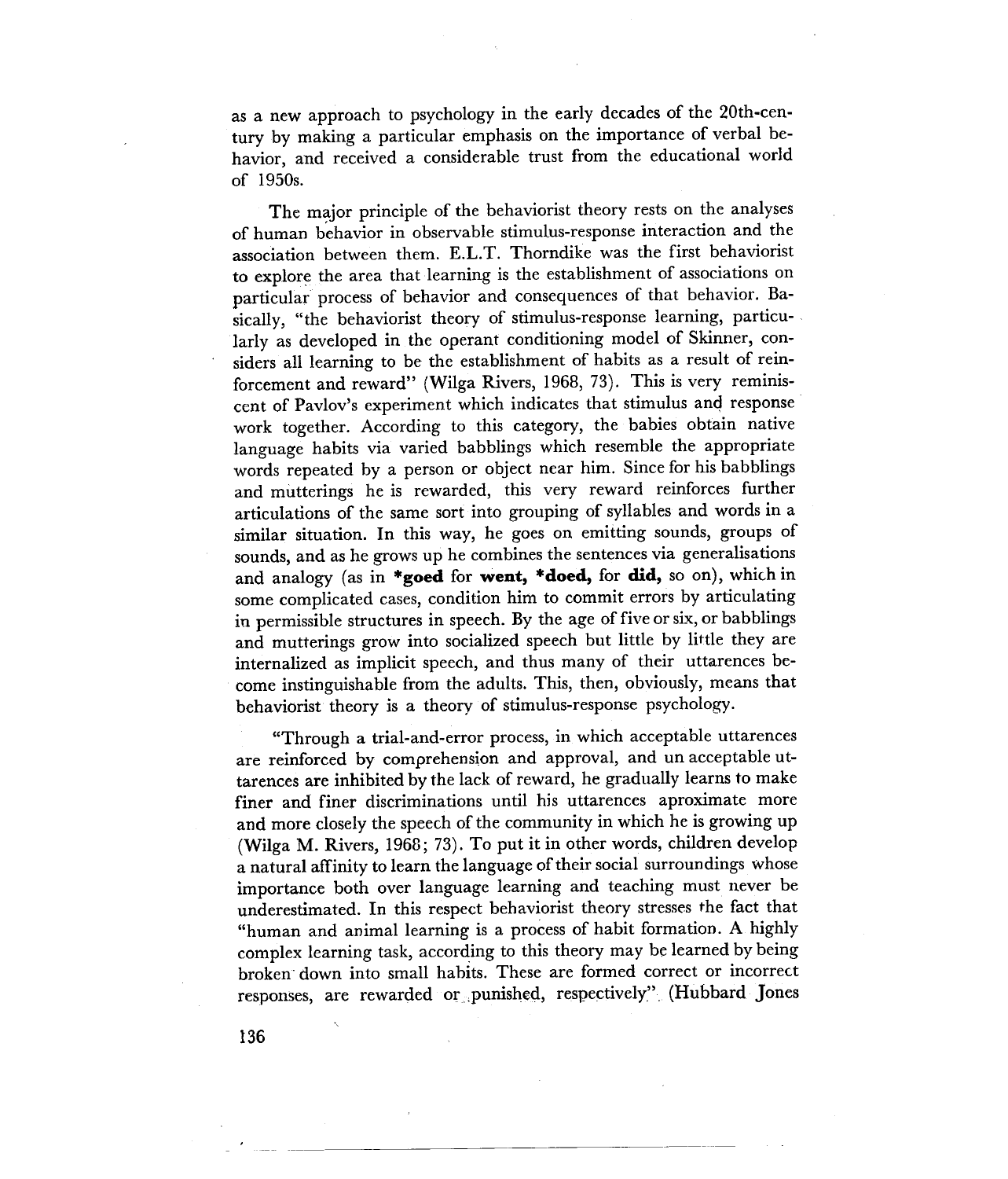and Thornton Wheeler, 1983; 326). Thus it is clear that the acquisition of learning in infancy is governed the acquisitin of other habits.

#### **Basic Tenents of Behaviorist Theory**

The following principles illustrate the operating principles of behaviorism:

1) Behaviorist theory dwells on spoken language. That is, primary medium of language is oral: speech is language because there are many languages without written forms, because we learn to speak before we learn to read and write. Then, language is primarily what is spoken and secondarily what is written. That's why spoken language must have a priority in language teaching.

2) Behaviorist theory is the habit formation theory of language teaching and learning, reminding us the learning of structural grammar. Language learning concerns us by "not problem-solving but the information and performance of habits" (Nelson Brooks, 1960; 46-47). In other words, language learning is a mechanical process leading the learners to habit formation whose underlying scheme is the conditioned reflex. Thus it is definitely true that language is controlled by the consequences of behavior.

3) The stimulus-response chain,  $S \rightarrow Respose$ , is a pure case of conditioning. Behaviorist learning theory "emphasizes conditioning" and building from the simplest conditioned responses to more and more complex behaviors" (David S. Palermo, 1978; 19-20). This comes to mean that clauses and sentences are learned linearly as longer and longer stimulus-response chains, produced in a left-to right series of sequence like  $S_1 \rightarrow S_2 \rightarrow S_3 \rightarrow S_4 \dots$ , as probabilistic incidents, which are basically Markov's processes. Each stimulus is thus the caser of a response, and each response becomes the initiator of a stimulus, and this process goes on and on in this way.

4) All learning is the establishment of habits as the result of reinforcement and reward. Positive reinforcement is reward while negative reinforcement is punishment. In a stimulus situation, a response is exerted, and if the response is positively augmented by a reward, then the association between the stimulus and response is itself reinforced and thus the response will very likely be manipulated by every appearance of stimulus. The result will yield conditioning. When responses to stimuli are coherently reinforced, then habit formation is established. It is because of this fact that this theory is termed habit-formation-by-reinforcement theory.

137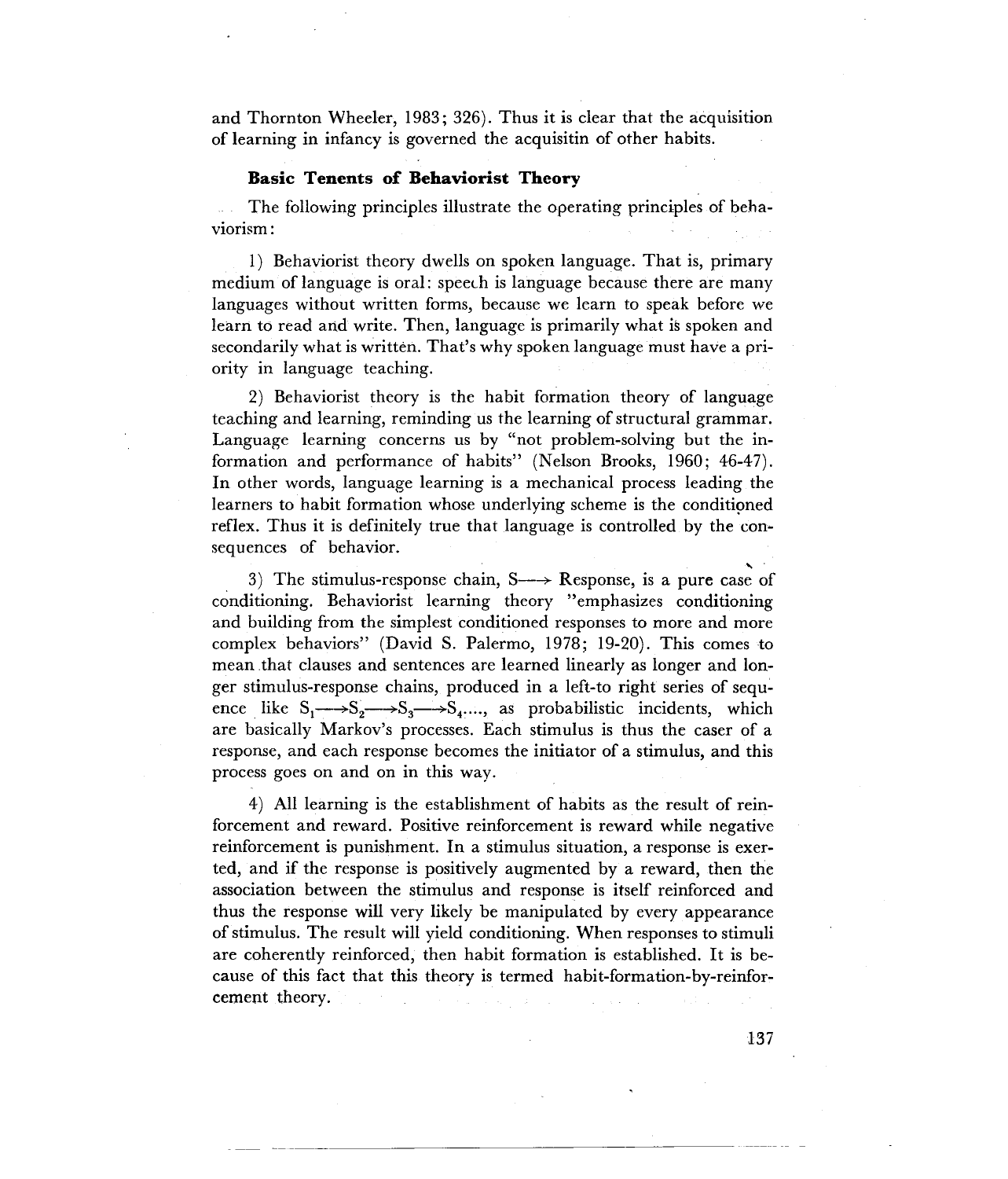5) The leaming, due to its socially-eonditioned nature, can be the same for each individual. In other words, each person can learn equally if the eonditions in which the leaming takes plaee are the same for eaeh person.

As is seen in these five operating principles, some points are very easily questionable.

## **Counteragms on Behaviorist Theory of Language Learning**

Ne€dless to say, language teaehing anticipates eertain theories on language learning because language learning as a fruitful area that embodies the working of human behavior and mental processes of the learners. Eaeh theory may not be eomplete model for the invcstigation of language leaming. The following eounter-arguments çan be made upon the working principles of behaviorist theory:

1) Basic strategies of language leaming within the seope of behaviorist theory are imitation, reinforeement, and rewarding. However researches made on the acquisition of learning have demonstrated that children's imitation of structures show evidence of almost no innovation; morover children "vary eonsiderably in the amount that they imitate" (L.M. Bloom, L. Hood, and P.L. Lightbown, 1974; 380-420). Since *<sup>i</sup>* children do not imitate such structures like words, phrases, clauses and sentenees at the same rate they will naturally learn at different rates. Though it must be admitted that imitation is very useful in the acquisition of new voeabulary items. As for reinforeement, "Unfortunately this view of learning receives little support from the available evidence" (Herbert H. Clark and Eve V. Clark, 1977; 336), for the parents only correct the sample structures, and complex structures are occasionally corrected.

2) In behaviorist theory, the process of leaming relies more on generalization, rewarding, eonditioning, three öf which support the development of analogical leaming in children. But it can be argued that a process of learning or teaching that encourages the learner to construct phrases, clauses and sentence modelled on previously settled set of rules and drills is thought to obstruct the instinctive production of language. Then, habit formation exercises may not naturally promote intrinsicallyoriented language leaming.

3) Obstruetions made on instinetively-based leaming will doubtedlessly harm the creative way of learning. It takes a long time to be capable enough to master a language at least a bit intrinsically. There is a

138

 $- -$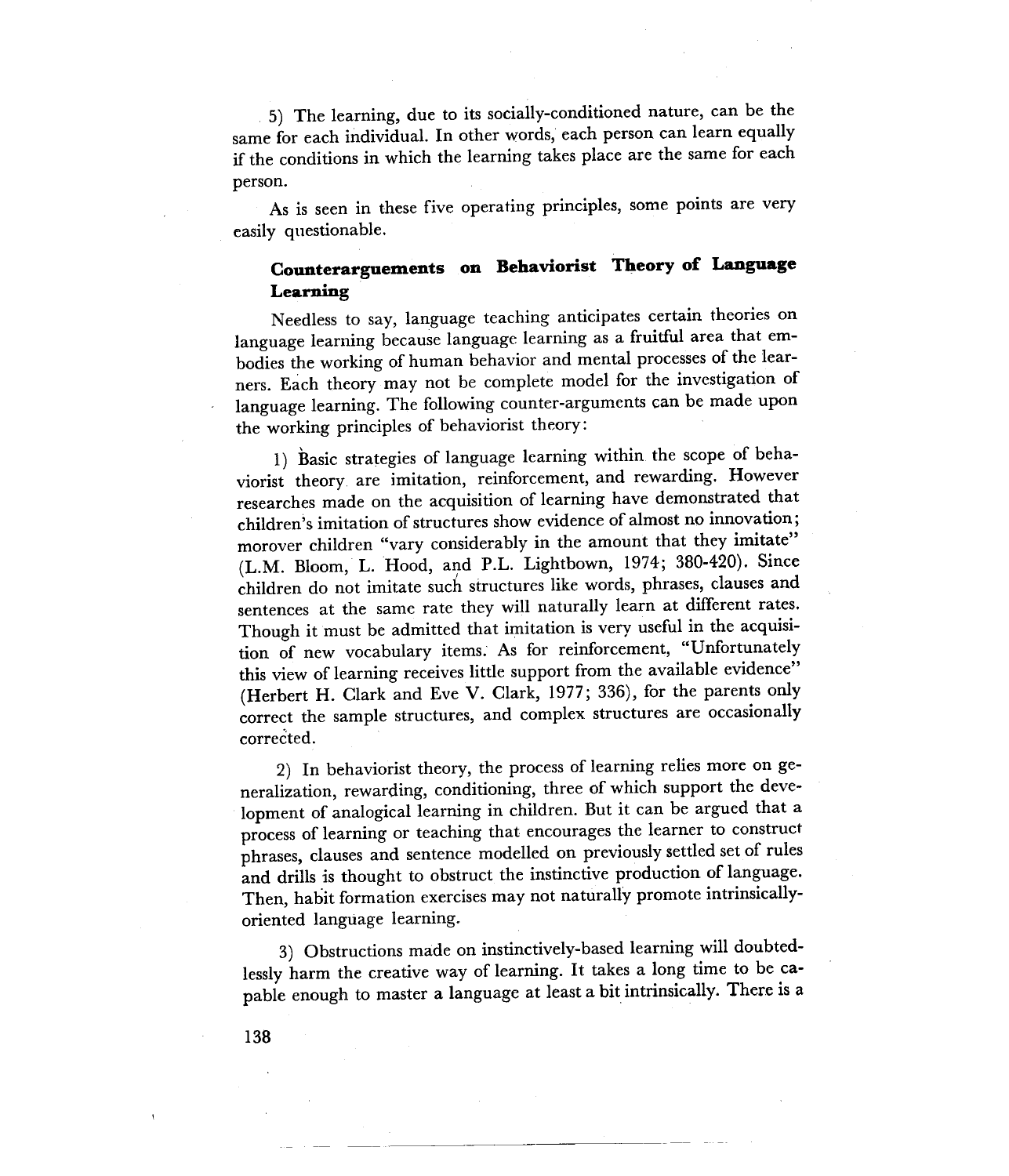threshold level in language leaming, this means that leamers must leam consciously supported by repetition and drilling to build up an effective linguistic intuition, acquisition of which marks the establishment of threshold leveL. Before obtaining the threshold level, the language learner is not creative, cannot use the language properly in new situations in a real sense. It is, then, obvious that the intrinsic learning will be delayed, owing to the Iate acquisition of threshold level because of previously setded set of rules and drills.

4) The rate of social influence pn leaming is not satisfactorily explained. To what extent and rate, does the social surrounding promote language leaming? This question remaines unexplained.

5) It is highly unlikely for leaming to be the same for each individual; that is, each person cannot leam equally well in the same conditions in which leaming takes place, for the background and the experience of the leamers make everybody leam differently. In addition, according to Chomsky, there must be some innate capacities which human beings possess that predispose them to look for basic pattems in language.

6) The main strategies of the behaviorist theory can only be true for the early stages of leaming which takes place when the kids are in infancy and İn early childhood periods. Morover, this theory is fruitful for the most part on animal experimentation and leaming.

7) Many of the leaming processes are mostly too complex, and for this reason there are intervening variables, which cannot be observed between stimulus and response. "That's why, language acquisition cannot take place through habit formation, since language leamers are thrown between stimulus and response chain, for language is too far complicated to be leamed in such amatter, especially given the brief time available.

#### **CONCLUSION**

It is clear that language learning and its development, for the behaviorists, is amatter of conditioning by means of imitation., practice, reinforcement, and habituation, which constitute the paces of language acquisition. It must be bom in mind that all behavioristic theories of leaming are associationistic, including Thorndike's, Guthrie's, Hull's, Skinner's, and the theory of the school of functionalism. Apperantly, behaviorism has its shortcomings, but it cannot be denied thatleaming process is for the most part a behavioristic processing, a verbal behavior. In language teaching area, behaviorism establishes the basic background of exercises, either oral or written in viewing language as stimulus and